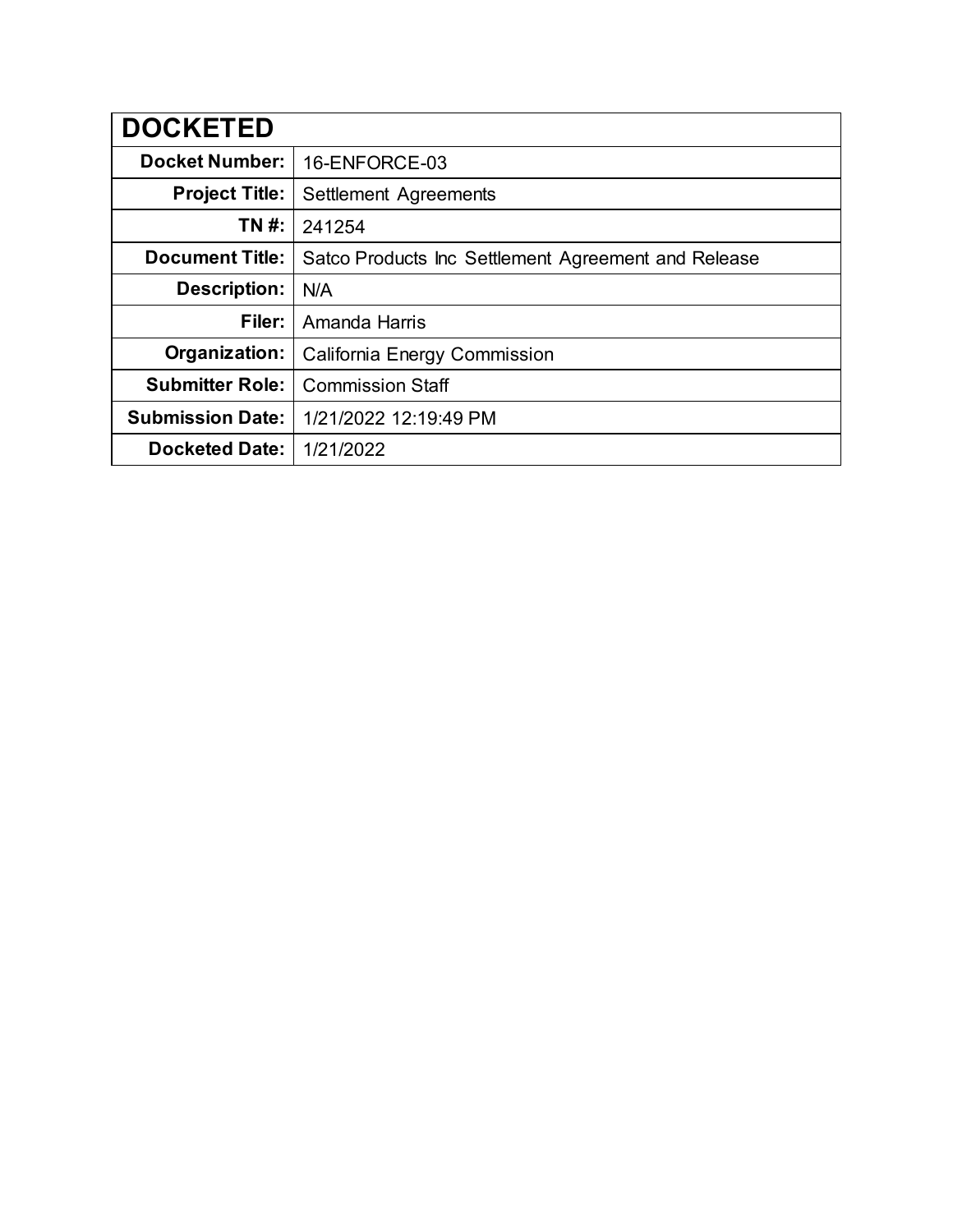SETTLEMENT AGREEMENT AND RELEASE CALIFORNIA ENERGY COMMISSION and SATCO PRODUCTS INC Page 1 OF 7

# **SETTLEMENT AGREEMENT AND RELEASE**

This Settlement Agreement and Release (Agreement) is entered into between the California Energy Commission (CEC), with its principal office at 715 P Street, Sacramento, California 95814, and Satco Products Inc (Satco), with a place of business at 110 Heartland Boulevard, Brentwood, New York, 11717, collectively referred to as the Parties.

### **I. RECITALS**

(1) CEC's Appliance Efficiency Regulations at California Code of Regulations, Title 20, Article 4, sections [1](#page-1-0)601-1609 (Appliance Efficiency Regulations),<sup>1</sup> set forth the requirements to sell or offer for sale regulated appliances in California. The pertinent requirements include:

- Testing: The appliance is tested as required in section 1603, using the applicable test method set forth in section 1604.
- Efficiency: The appliance meets the required efficiency standards set forth in sections 1605.2 or 1605.3.
- Marking: The appliance is correctly marked and labeled as required under section 1607.
- Certification: The appliance is certified to CEC and appears in CEC's most recent Modernized Appliance Efficiency Database System (MAEDbS) as required under section 1606.

(2) CEC's enforcement authority includes the removal of non-complying appliances from MAEDbS, as set forth in section 1608, and the issuance of administrative civil penalties under section 1609.

(3) Satco manufactures several models of state-regulated light emitting diode lamps (SLEDs), stateregulated small diameter directional lamps (SDDLs), previously state-regulated general service incandescent lamps (SGSLs), previously state-regulated incandescent reflector lamps (SRLs) that it sells or offers for sale in California, either directly or through retailers or distributors.

(4) Satco SLEDs, SDDLs, SGSLs, and SRLs are subject or were subject at the time of sale to the testing, efficiency, marking, and certification requirements for this appliance class as described in paragraph I(1) above.

(5) From January 2018 to December 2019 it is alleged that Satco sold or offered for sale through retailers or distributors SLEDs, SDDLs, SGSLs, and SRLs, in California, that were not listed in MAEDbS as required in section 1606, did not meet the efficiency standards set forth in section 1605.3.

<span id="page-1-0"></span>*ACTIVE 61383773v1* <sup>1</sup> All references are to California Code of Regulations, Title 20, Article 4, unless otherwise specified.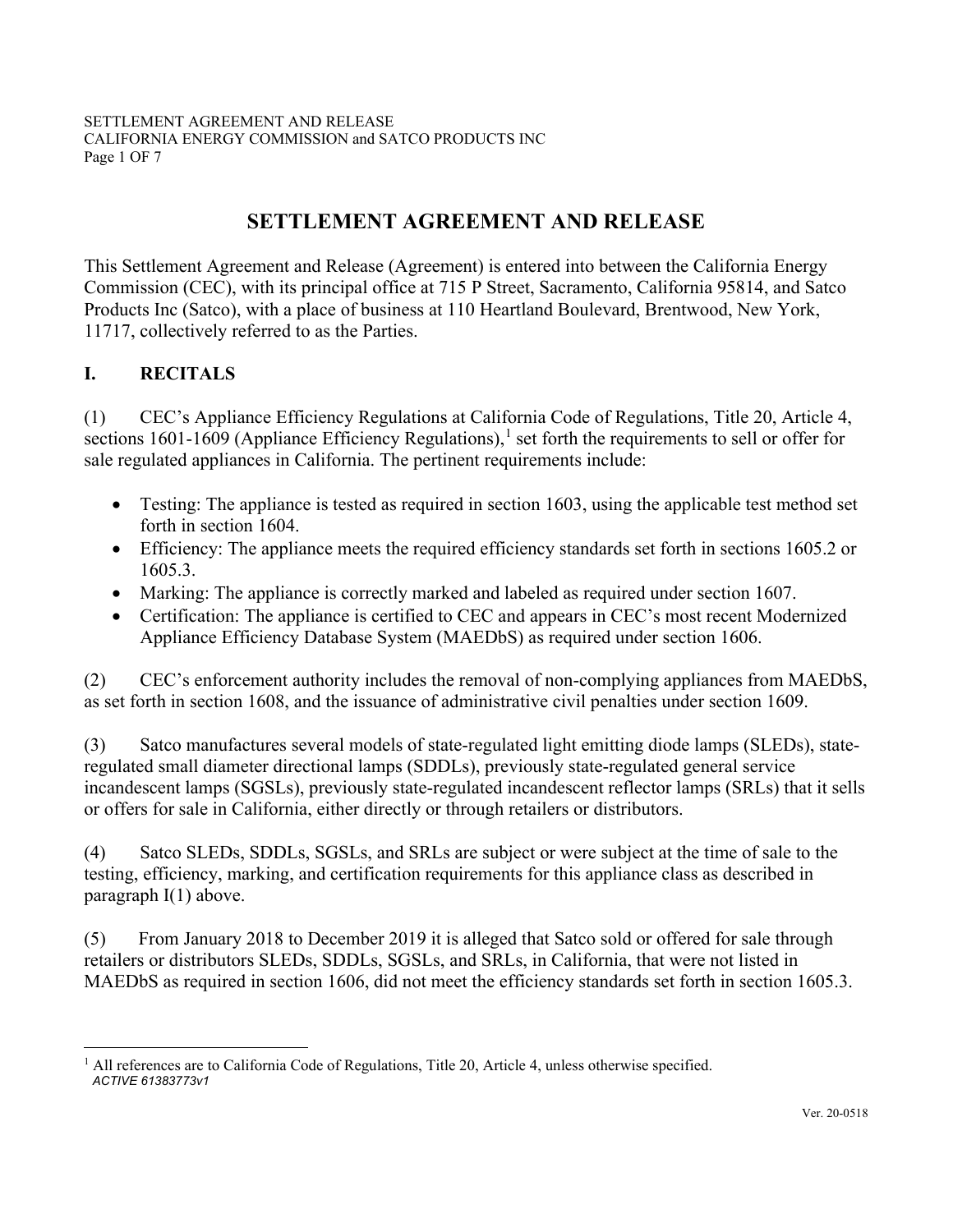(6) Based on the above Recitals, CEC, through adjudication, could impose penalties for each violation alleged, obtain injunctive relief to prohibit Satco from continuing to sell or offer for sale, noncompliant SLEDs, SDDLs, SGSLs, and SRLs in California, and take any other enforcement action as allowed by law.

(7) Section 1609(b)(3) and California Public Resources Code section 25402.11(a)(2) identify the following factors CEC shall consider when determining the amount of an administrative civil penalty:

- The nature and seriousness of the violation.
- The persistence of the violation, meaning a responsible person's history of past violations of the Appliance Efficiency Regulations over the previous seven years.
- The number of violations arising from the course of conduct that is subject of the enforcement proceeding.
- The length of time over which the violation occurred.
- The willfulness of the persons responsible for the violation.
- The harm to consumers and to the state that resulted from the amount of energy wasted due to the violation.
- The number of persons responsible for the violation.
- The efforts of the persons responsible for the violation to correct the violation prior to initiation of an enforcement action by CEC.
- The cooperation, by the persons responsible for the violation, with CEC during its investigation.
- The assets, liabilities, and net worth of the persons responsible for the violation. This information will be considered to reduce the administrative civil penalty amount, should a responsible person or persons elect to provide asset, liability, and net worth documentation to the Executive Director to demonstrate that a reduction in a penalty amount is necessary to avoid an undue burden.

(8) Penalties must be set at levels sufficient to deter violations. In developing this Agreement CEC considered the facts of the case and applied the above factors to determine an appropriate settlement. Further, in this case Satco cooperated with CEC in the investigation by notifying retailers and removing the non-compliant units from the California market, and by providing to CEC sales data of noncompliant units. The efforts by Satco saved CEC time and resources in investigating the violations and minimized the impacts on energy consumption and the environment in California, from the noncompliant units.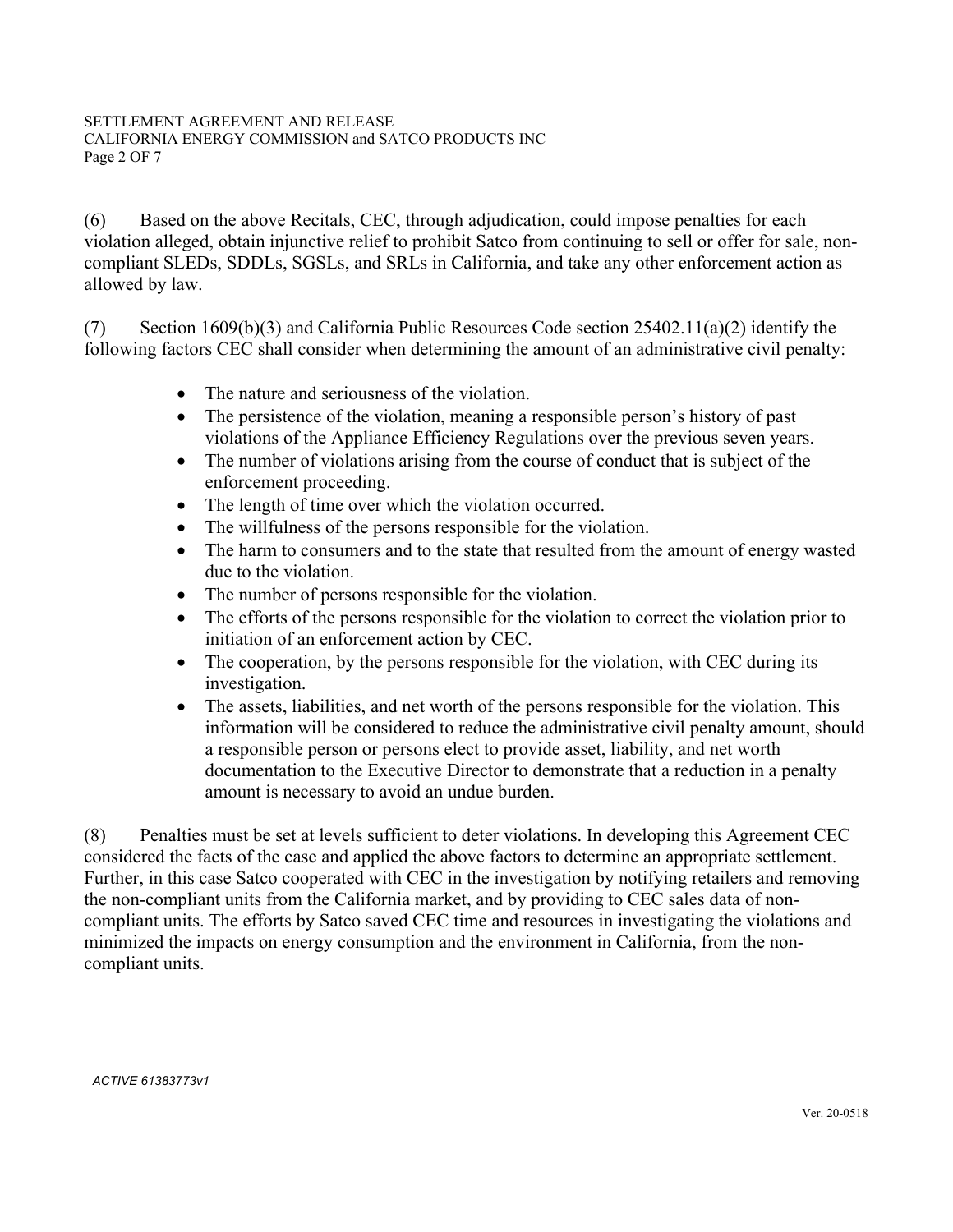(9) Satco is willing to enter into this Agreement solely for the purpose of settlement and resolution of this matter with CEC without making any admission of liability. CEC accepts this Agreement in termination of this matter. Accordingly, the Parties agree to resolve this matter completely by means of this Agreement, without the need for adjudication.

# **II. TERMS AND RELEASE**

In consideration of the Recitals listed above which are incorporated into this section by reference, and the mutual agreements set forth below, CEC and Satco agree as follows:

(1) This Agreement covers the Satco models in the Attachment.

(2) For selling or offering for sale in California, lamps identified in paragraph I(5), whose model numbers are identified in Attachment that allegedly did not meet the energy efficiency standards prescribed by section 1605.3 and were not certified to MAEDbS as required by section 1606, and, in consideration of the factors listed in paragraph I(7) and I(8) above, Satco shall pay as an administrative civil penalty the total sum of \$58,828.00 by electronic transfer to CEC by January 1, 2022. Banking information and instructions necessary to complete the electronic transfer shall be provided by CEC.

(3) Satco also agrees to take each of the following actions for any and all regulated appliances it will sell or offer for sale in California:

- a. Test all basic models, utilizing the applicable test method, to ensure conformance with the Appliance Efficiency Regulations.
- b. Certify all basic models in MAEDbS, and ensure listings are kept current and up to date.
- c. Add the required marking to the unit.

(4) This Agreement shall apply to and be binding upon Satco, and upon CEC and any successor agency that may have responsibility for and jurisdiction over the subject matter of this Agreement.

(5) In consideration of the payment specified above, CEC hereby releases Satco from any and all claims for violations of section 1608 (efficiency, marking, certification), relating to the time frame and appliances identified in paragraph I(5), whose model numbers are identified in Attachment.

(6) This Agreement constitutes the entire agreement and understanding between CEC and Satco concerning the claims and settlement in this Agreement, and this Agreement fully supersedes and replaces any and all prior negotiations and agreement of any kind or nature, whether written or oral, between CEC and Satco concerning these claims.

*ACTIVE 61383773v1*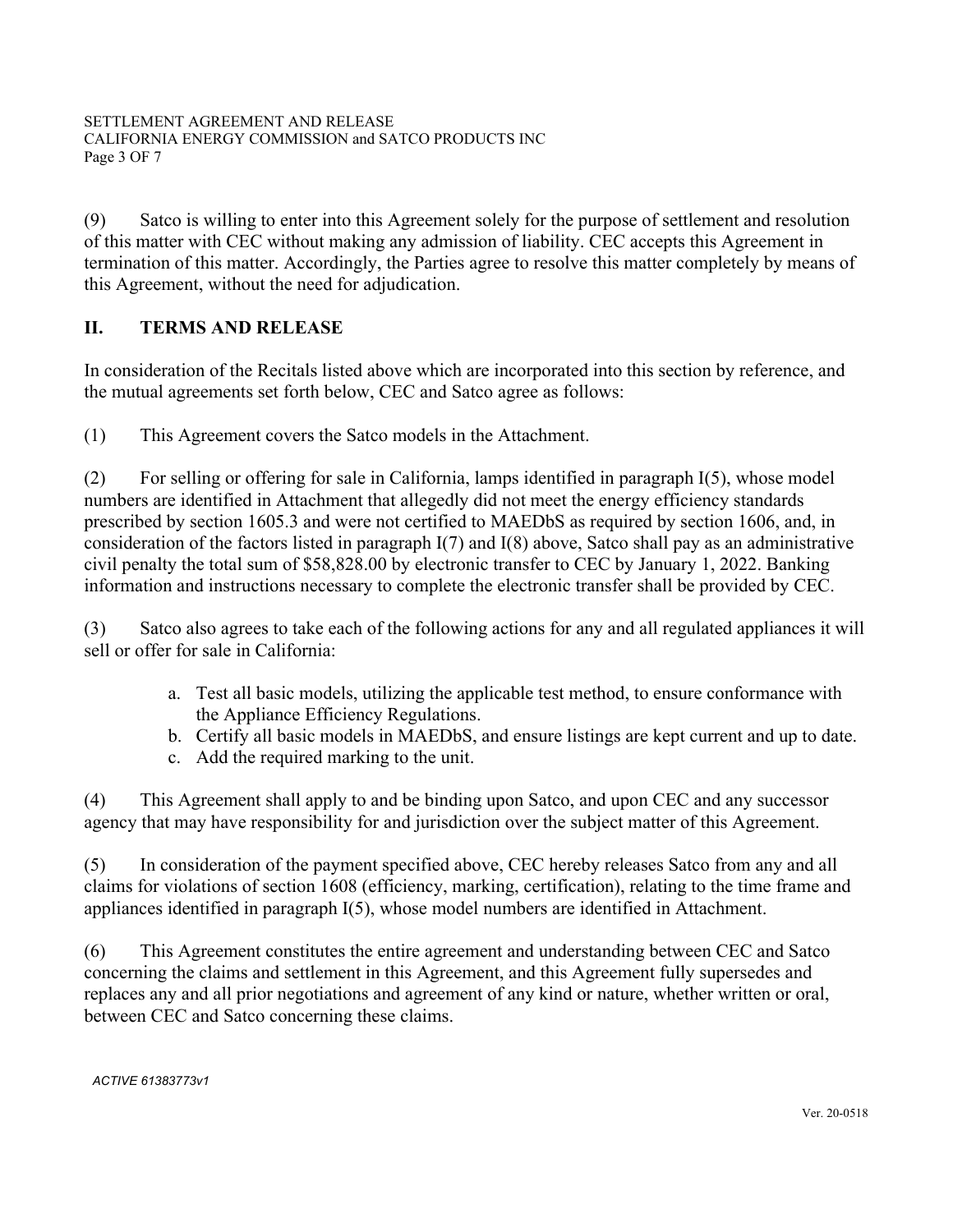(7) No agreement to modify, amend, extend, supersede, terminate, or discharge this Agreement, or any portion thereof, shall be valid or enforceable unless it is in writing and signed by all Parties to this Agreement.

(8) Satco further agrees that if the subject matter of this Agreement comes before CEC in an administrative adjudication, neither any member of CEC, nor the Executive Director, shall be disqualified because of prior consideration of this Agreement.

(9) Each Party to this Agreement has reviewed the Agreement independently, has had the opportunity to consult counsel, is fully informed of the terms and effect of this Agreement, and has not relied in any way on any inducement, representation, or advice of any other Party in deciding to enter into this Agreement.

(10) This Agreement shall be interpreted and enforced in accordance with the laws of the State of California, without regard to California's choice of law rules. Any litigation arising out of or related to this Agreement shall be filed in the Superior Court of California, County of Sacramento.

(11) Each provision of this Agreement is severable, and in the event that any provision of this Agreement is held to be invalid or unenforceable, the remainder of this Agreement remains in full force and effect.

(12) The failure of any Party to enforce any provision of this Agreement shall not be construed as a waiver of any such provision, nor prevent such Party thereafter from enforcing such provision or any other provision of this Agreement.

(13) This Agreement is deemed to have been drafted equally by the Parties; it will not be interpreted for or against either Party on the ground that said Party drafted it.

(14) This Agreement is effective upon signature by a representative of Satco with authority to bind the company, and signature by the Executive Director of CEC. The Parties agree that fax or scanned signatures and multiple signature pages are acceptable for purposes of executing this Agreement, which may be signed in counterparts.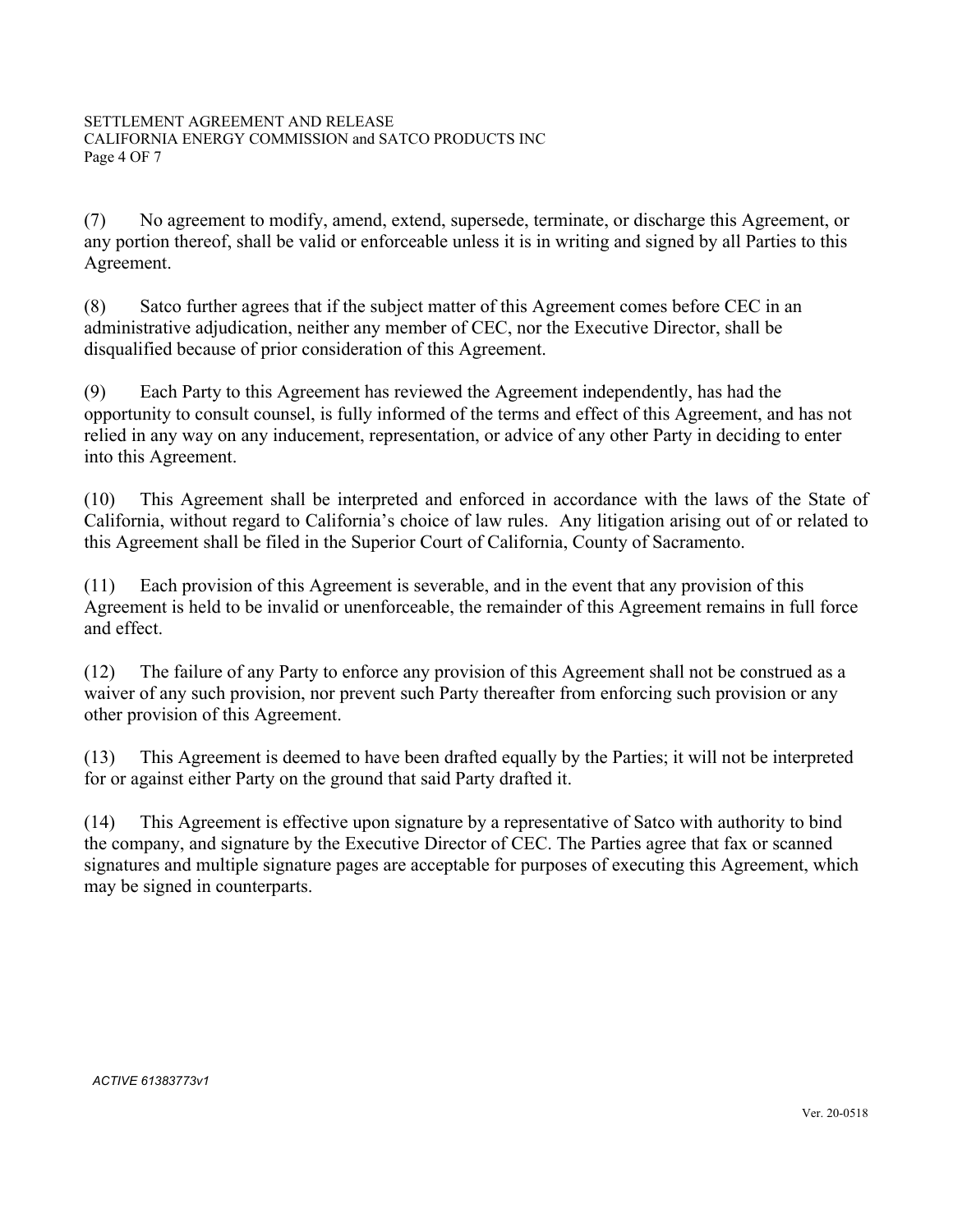SETTLEMENT AGREEMENT AND RELEASE CALIFORNIA ENERGY COMMISSION and SATCO PRODUCTS INC Page 5 OF 7

# **California Energy Commission Satco Products Inc**

Name: Drew Bohan Title: Executive Director Title: Date: January 14, 2022 Date: Date: Date: January 14, 2022

 $\mathrm{By:}$  By:  $\frac{\cup \mathsf{triangle}}{\mathsf{triangle}}$ nis Siegal<br>tris Siogal

Chris Siegal 12/21/2021 Title: VP of Product Development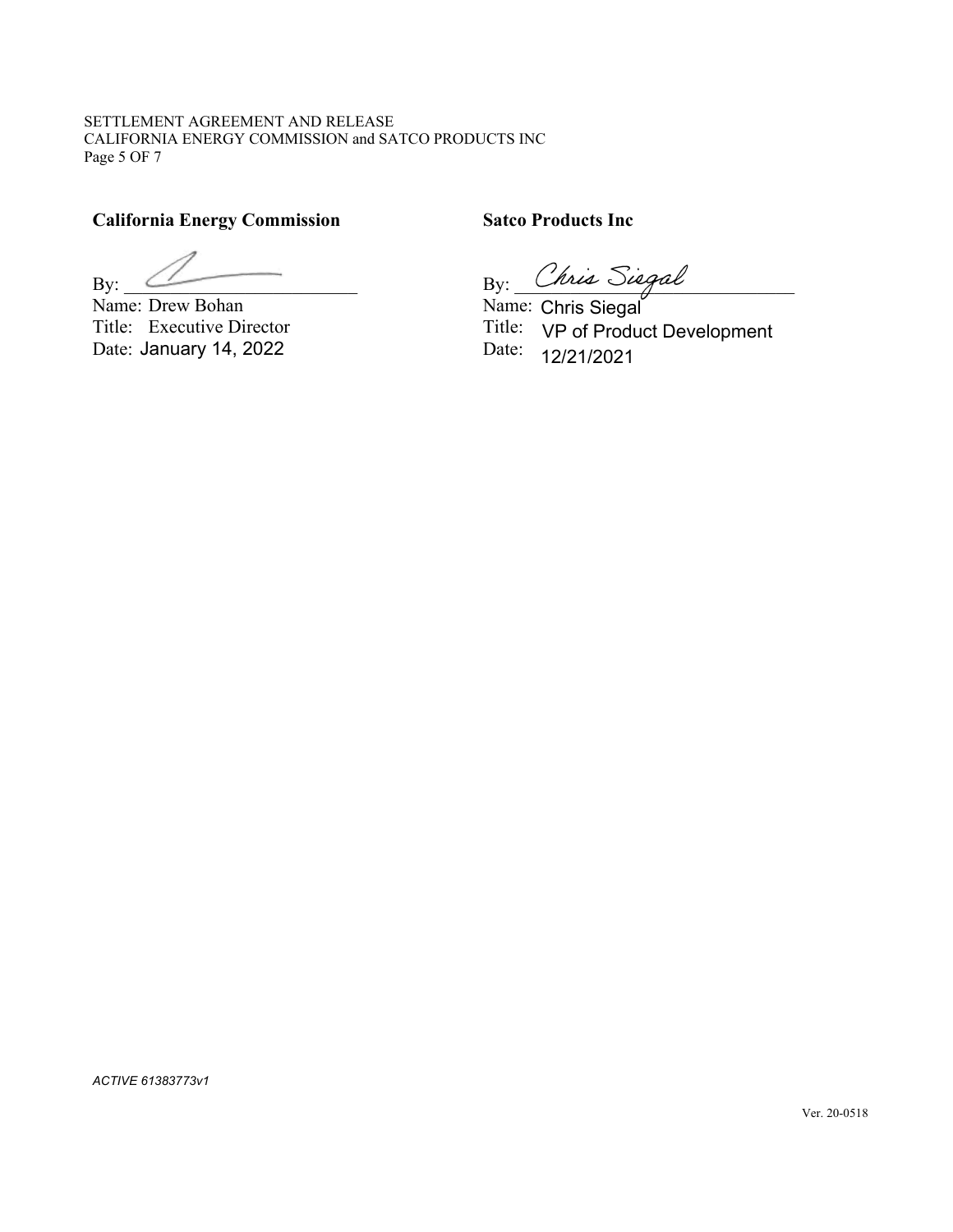#### SETTLEMENT AGREEMENT AND RELEASE CALIFORNIA ENERGY COMMISSION and SATCO PRODUCTS INC Page 6 OF 7

| <b>SLEDs</b> |        |       |       |       |       |
|--------------|--------|-------|-------|-------|-------|
| S12101       | S29831 | S8915 | S9427 | S9587 | S9816 |
| S12112       | S29832 | S8916 | S9429 | S9589 | S9818 |
| S21701       | S29833 | S8920 | S9430 | S9590 | S9819 |
| S21702       | S29835 | S8950 | S9431 | S9591 | S9824 |
| S21705       | S29836 | S8951 | S9432 | S9592 | S9825 |
| S21706       | S29837 | S8952 | S9433 | S9593 | S9827 |
| S21708       | S29838 | S8953 | S9434 | S9594 | S9830 |
| S21709       | S29839 | S9021 | S9435 | S9595 | S9831 |
| S21712       | S29840 | S9022 | S9436 | S9596 | S9832 |
| S21713       | S29841 | S9029 | S9437 | S9597 | S9833 |
| S21714       | S29842 | S9030 | S9439 | S9620 | S9835 |
| S21805       | S29844 | S9031 | S9440 | S9620 | S9836 |
| S21807       | S29866 | S9032 | S9441 | S9621 | S9837 |
| S22713       | S29871 | S9200 | S9442 | S9622 | S9838 |
| S28613       | S29890 | S9201 | S9444 | S9623 | S9839 |
| S28614       | S29891 | S9202 | S9445 | S9624 | S9840 |
| S28765       | S29894 | S9316 | S9446 | S9628 | S9841 |
| S28766       | S29920 | S9317 | S9447 | S9629 | S9845 |
| S28767       | S29921 | S9318 | S9448 | S9630 | S9846 |
| S28769       | S29922 | S9390 | S9449 | S9631 | S9866 |
| S28770       | S29923 | S9391 | S9450 | S9632 | S9867 |
| S28785       | S39825 | S9392 | S9451 | S9633 | S9868 |
| S28788       | S8543  | S9400 | S9452 | S9634 | S9869 |
| S28789       | S8544  | S9401 | S9453 | S9635 | S9870 |
| S28790       | S8609  | S9403 | S9454 | S9636 | S9871 |
| S29313       | S8610  | S9404 | S9455 | S9637 | S9872 |
| S29558       | S8611  | S9404 | S9456 | S9638 | S9872 |
| S29563       | S8613  | S9405 | S9457 | S9639 | S9874 |
| S29563       | S8614  | S9406 | S9501 | S9640 | S9875 |
| S29589       | S8616  | S9407 | S9524 | S9641 | S9876 |
| S29596       | S8646  | S9408 | S9558 | S9698 | S9890 |
| S29629       | S8648  | S9409 | S9560 | S9714 | S9892 |
| S29699       | S8649  | S9410 | S9561 | S9725 | S9893 |
| S29804       | S8735  | S9411 | S9563 | S9741 | S9894 |
| S29805       | S8737  | S9412 | S9564 | S9743 | S9895 |
| S29810       | S8766  | S9413 | S9565 | S9754 | S9920 |

### **Attachment**

*ACTIVE 61383773v1*